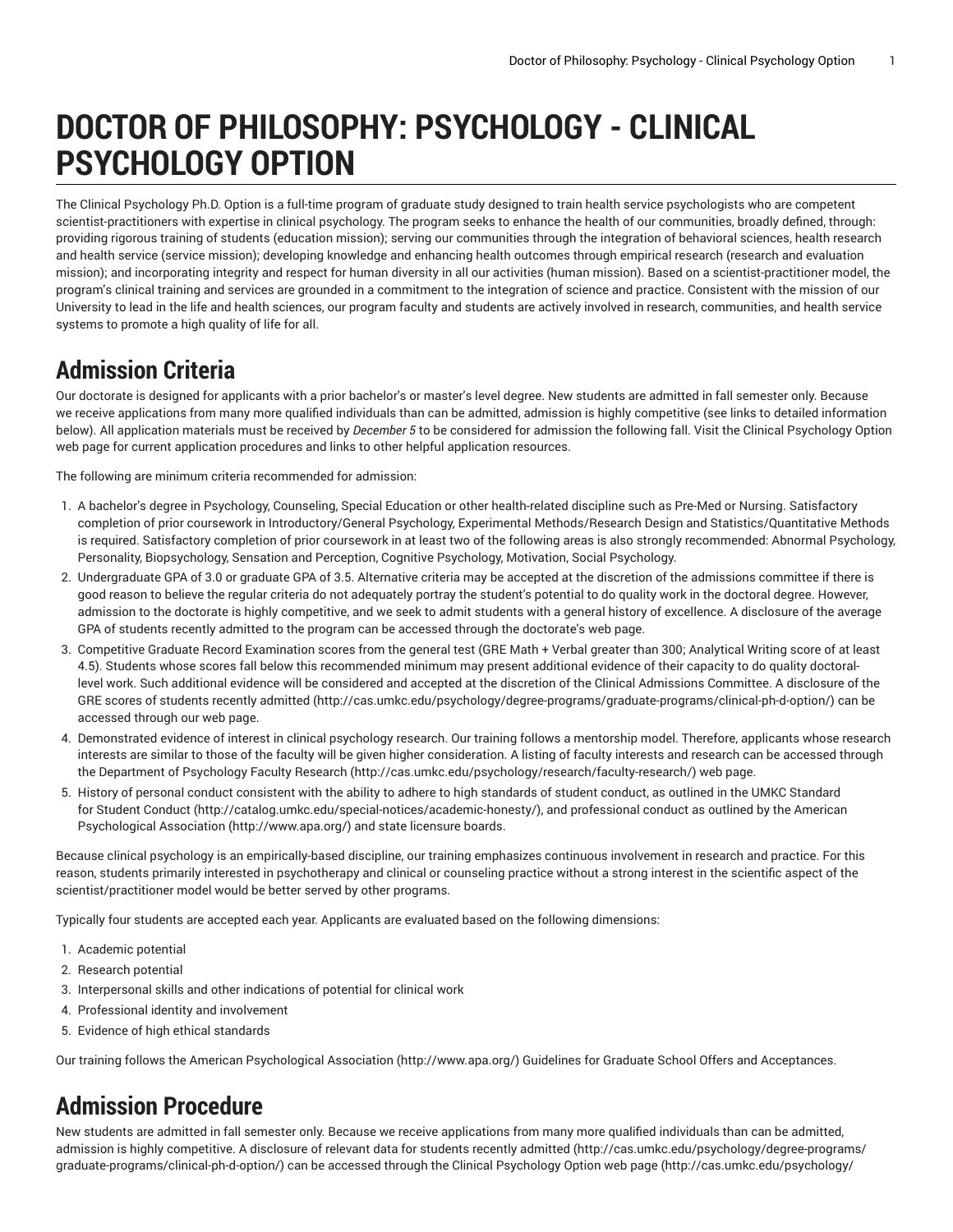[degree-programs/graduate-programs/clinical-ph-d-option/\)](http://cas.umkc.edu/psychology/degree-programs/graduate-programs/clinical-ph-d-option/). All application materials must be received by December 5 to be considered for admission in the following fall. Please see the Clinical [Psychology](http://cas.umkc.edu/psychology/degree-programs/graduate-programs/graduate-admissions/) Option ([http://cas.umkc.edu/psychology/degree-programs/graduate-programs/graduate](http://cas.umkc.edu/psychology/degree-programs/graduate-programs/graduate-admissions/)[admissions/\)](http://cas.umkc.edu/psychology/degree-programs/graduate-programs/graduate-admissions/) web page for current application [procedures](http://cas.umkc.edu/psychology/degree-programs/graduate-programs/graduate-admissions/) ([http://cas.umkc.edu/psychology/degree-programs/graduate-programs/graduate](http://cas.umkc.edu/psychology/degree-programs/graduate-programs/graduate-admissions/)[admissions/\)](http://cas.umkc.edu/psychology/degree-programs/graduate-programs/graduate-admissions/).

Our training follows the American [Psychological](http://www.apa.org/) Association (<http://www.apa.org/>) Guidelines for Graduate School Offers and Acceptances.

### **Student Learning Outcomes**

The Clinical Psychology Option is organized around the following training goals and student learning outcomes:

**Training Goal 1:** To provide students with knowledge and skills in the evaluation, conduct, and dissemination of general psychological and clinical health related research

#### **Student Learning outcomes:**

- 1. Students will demonstrate the ability to critically evaluate literature relevant to the science and practice of psychology
- 2. Student will demonstrate the ability to conduct empirically sound research, including research design and implementation and statistical analysis

**Training Goal 2:** To provide students with entry-level skill in the delivery of evidence-based psychological and clinical health services

#### **Student Learning outcomes**

- 1. Students will demonstrate the ability to select, administer, and interpret assessment and diagnostic tools in the context of clinical service delivery
- 2. Students will demonstrate the ability to select, administer, and evaluate evidence-based psychological and clinical health interventions

**Training Goal 3:** To provide students with knowledge of ethical and professional principles and to promote ethical conduct and high professional standards in research and clinical situations

#### **Student Learning outcomes**

- 1. Student will demonstrate the ability to identify and appropriately respond to ethical issues raised in research contexts
- 2. Student will demonstrate the ability to identify and appropriately respond to ethical issues raised in clinical contexts

**Training Goal 4:** To provide students with knowledge and skills in working with diverse groups of individuals in professional contexts

#### **Student Learning outcomes**

- 1. Student will demonstrate the ability to identify the nature and impact of diversity on the administration and interpretation of assessments and the delivery of health services
- 2. Student will demonstrate the ability to identify the nature and impact of diversity in the conduct of research and its dissemination

### **Program Requirements**

| <b>First Year</b>                       |                |                                           |                |                                      |                |
|-----------------------------------------|----------------|-------------------------------------------|----------------|--------------------------------------|----------------|
| <b>Fall Semester</b>                    | <b>Credits</b> | <b>Spring Semester</b>                    | <b>Credits</b> | <b>Summer Semester</b>               | <b>Credits</b> |
| <b>CPCE 5503</b>                        |                | 3 PSYCH 5510                              |                | 3 PSYCH 5650 (optional) <sup>2</sup> |                |
| <b>PSYCH 5509</b>                       |                | 3 PSYCH 5517                              | 3              |                                      |                |
| <b>PSYCH 5516</b>                       |                | 3 PSYCH 5590 or 5599                      |                |                                      |                |
| <b>PSYCH 5580<sup>3</sup></b>           |                | 1-3 PSYCH 5601                            | 3              |                                      |                |
| PSYCH 5590 or 5599                      | $1-9$          |                                           |                |                                      |                |
|                                         | $11 - 21$      |                                           | 10             |                                      |                |
| <b>Second Year</b>                      |                |                                           |                |                                      |                |
| <b>Fall Semester</b>                    | <b>Credits</b> | <b>Spring Semester</b>                    | <b>Credits</b> | <b>Summer Semester</b>               | <b>Credits</b> |
| Psych 0000 Core Psychology <sup>5</sup> |                | 3 PSYCH 0000 Core Psychology <sup>5</sup> |                | 3 PSYCH 5650 (optional) <sup>2</sup> |                |
| <b>PSYCH 55383</b>                      |                | 3 PSYCH 0000 Core Psychology <sup>5</sup> | 3              |                                      |                |
| <b>PSYCH 5650<sup>2</sup></b>           |                | 3 EDUC-R&P 5611 or 5613                   | 3              |                                      |                |
| PSYCH 5580 or 5632 <sup>3, 4</sup>      |                | 3 PSYCH 5590 or 5599                      | $\overline{2}$ |                                      |                |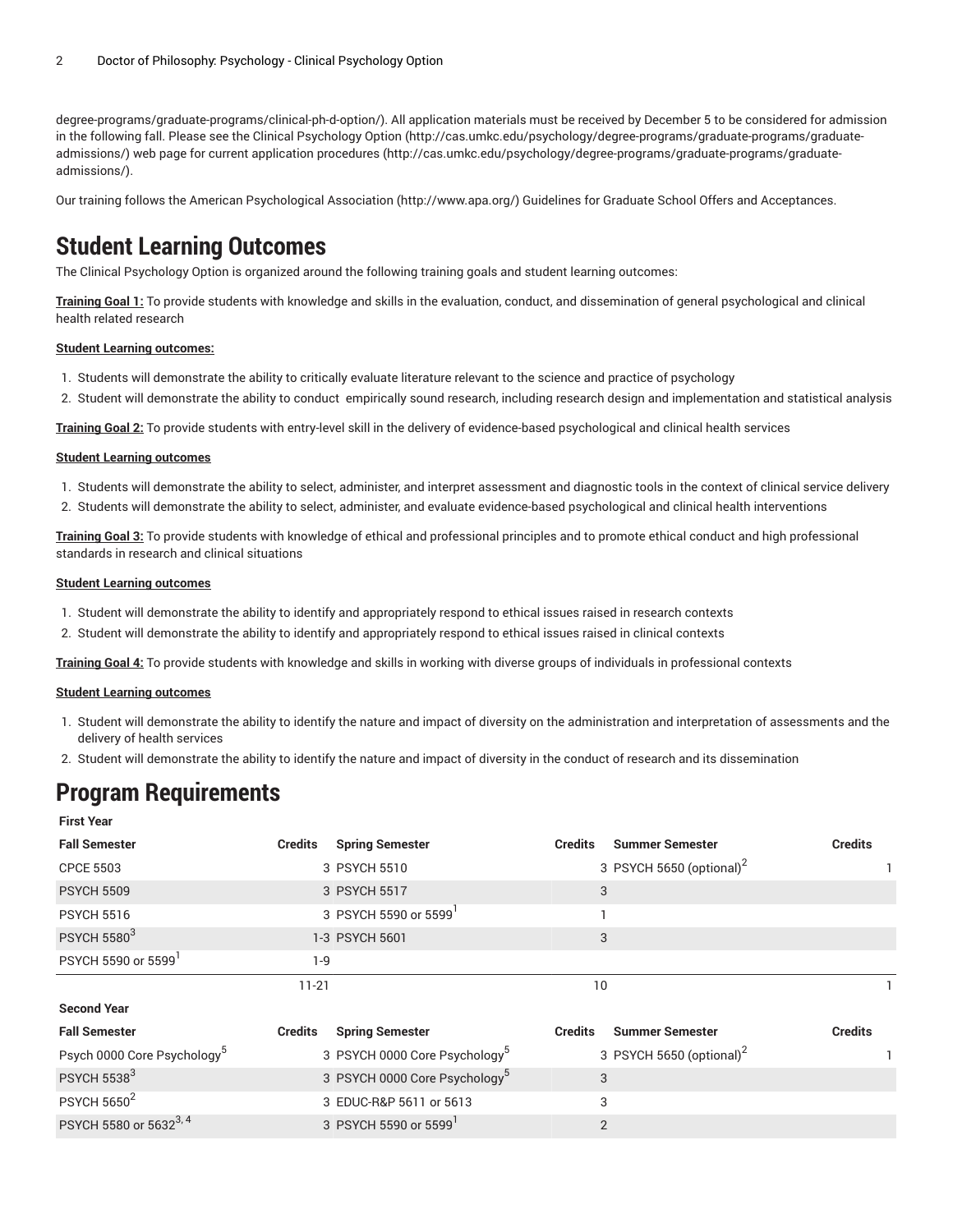| PSYCH 5590 or 5599 <sup>1</sup>                                |                | 2 PSYCH 5650 <sup>2</sup>                                             |                | 3                                    |                |
|----------------------------------------------------------------|----------------|-----------------------------------------------------------------------|----------------|--------------------------------------|----------------|
|                                                                | 14             |                                                                       | 14             |                                      |                |
| <b>Third Year</b>                                              |                |                                                                       |                |                                      |                |
| <b>Fall Semester</b>                                           | <b>Credits</b> | <b>Spring Semester</b>                                                | <b>Credits</b> | <b>Summer Semester</b>               | <b>Credits</b> |
| PSYCH 0000 Core Psychology <sup>5</sup>                        |                | 3 PSYCH 0000 Core Psychology or<br>Diversity Requirement <sup>5</sup> |                | 3 PSYCH 5650 (optional) <sup>2</sup> |                |
| PSYCH 5586 or 5580                                             |                | 3 PSYCH 5650 <sup>2</sup>                                             |                | $\mathbf{1}$                         |                |
| <b>PSYCH 5650<sup>2</sup></b>                                  |                | 1 PSYCH 5696 <sup>6</sup>                                             |                | $\overline{2}$                       |                |
| <b>PSYCH 5696<sup>6</sup></b>                                  | $\overline{2}$ |                                                                       |                |                                      |                |
|                                                                | 9              |                                                                       |                | 6                                    |                |
| <b>Fourth Year</b>                                             |                |                                                                       |                |                                      |                |
| <b>Fall Semester</b>                                           | <b>Credits</b> | <b>Spring Semester</b>                                                | <b>Credits</b> |                                      |                |
| PSYCH 0000 Core Psychology or<br><b>PSYCH 5586<sup>5</sup></b> |                | 3 PSYCH 0000 Core Psychology <sup>5</sup>                             |                | 3                                    |                |
| <b>PSYCH 5650<sup>2</sup></b>                                  |                | 1 PSYCH 5650 <sup>2</sup>                                             |                | $\mathbf{1}$                         |                |
| PSYCH 5699 <sup>6</sup>                                        |                | 2 PSYCH 5699 <sup>6</sup>                                             |                | $\overline{2}$                       |                |
|                                                                | 6              |                                                                       |                | 6                                    |                |
| <b>Fifth Year</b>                                              |                |                                                                       |                |                                      |                |
| <b>Fall Semester</b>                                           | <b>Credits</b> | <b>Spring Semester</b>                                                | <b>Credits</b> |                                      |                |
| <b>PSYCH 5660<sup>7</sup></b>                                  |                | 1 PSYCH 56607                                                         |                | 1                                    |                |
| PSYCH 56998                                                    |                | 1 PSYCH 56998                                                         |                |                                      |                |
|                                                                | $\overline{2}$ |                                                                       |                | $\overline{2}$                       |                |

Total Credits: 83-93

 $^{\rm 1}$  Students are required to officially enroll and accumulate 6 hours of research credit over their first 2 years in the program (6 credit hours of graduate level research credit are required to receive the M.A.). If the master's thesis project has been waived or completed, **formal enrollment in directed research is still required.** It is expected that all students will be actively involved in research and evaluated on their research performance every fall and winter semesters. Students who have had the M.A. requirement waived need only take 1 credit hour of research in each semester of the second year. However, students will still need to accumulate the additional 8 research credit hours required over and above the master's thesis requirement to reach the graduate school minimum of 12 research credit hours for the Ph.D.

 $^{\rm 2}$  The program requires that students enroll in practicum each regular Fall and Spring semester of the second, third, and fourth years. Students may complete additional clinical hours in summer practicum to improve their competitiveness for internships. Official enrollment is optional, although documentation of supervised hours is required for those to be included.

 $^3\,$  This may be taken during the third year (same semester) instead of the second year.

<sup>4</sup> Some courses will offered in alternate years

 $^{\rm 5}$  There are 5 core course requirements (see list at the bottom of the table). In some areas (e.g., Developmental) alternative courses may be used to fulfill the requirement.

 $^6\,$  The graduate school requires at least 12 hours of graduate research credit to graduate with a Ph.D. Our program requires a total of 8 research credit hours (pre-dissertation and dissertation) beyond the 6 required for the master's thesis for graduation. You may accumulate these hours in any way you wish as long as you complete the additional 8 hours prior to graduation. However you must first pass comps before enrolling in dissertation units.

 $^7\,$  Due to variable internship start and end dates you may only officially complete you internship after the end of the Spring semester. In these cases an incomplete grade will be given until official completion of the internship. Note that the university generally requires students to be enrolled in the semester that they graduate. However, providing all other program requirements have been completed by the end of the spring semester (such as the dissertation) the DCT will request that summer enrollment be waived for students graduating in the summer. If all other requirements are not completed you will be required to enroll in at least one credit (for example, if you dissertation is not yet defended you will enroll in 1 credit of research for the summer semester).

 $^8\,$  Students who defend their dissertations prior to the 5th year do not register for continuing dissertation hours. Students, fifth year or beyond, who have not successfully defended the dissertation are required to enroll in 1CH of Dissertation each semester until it is completed.